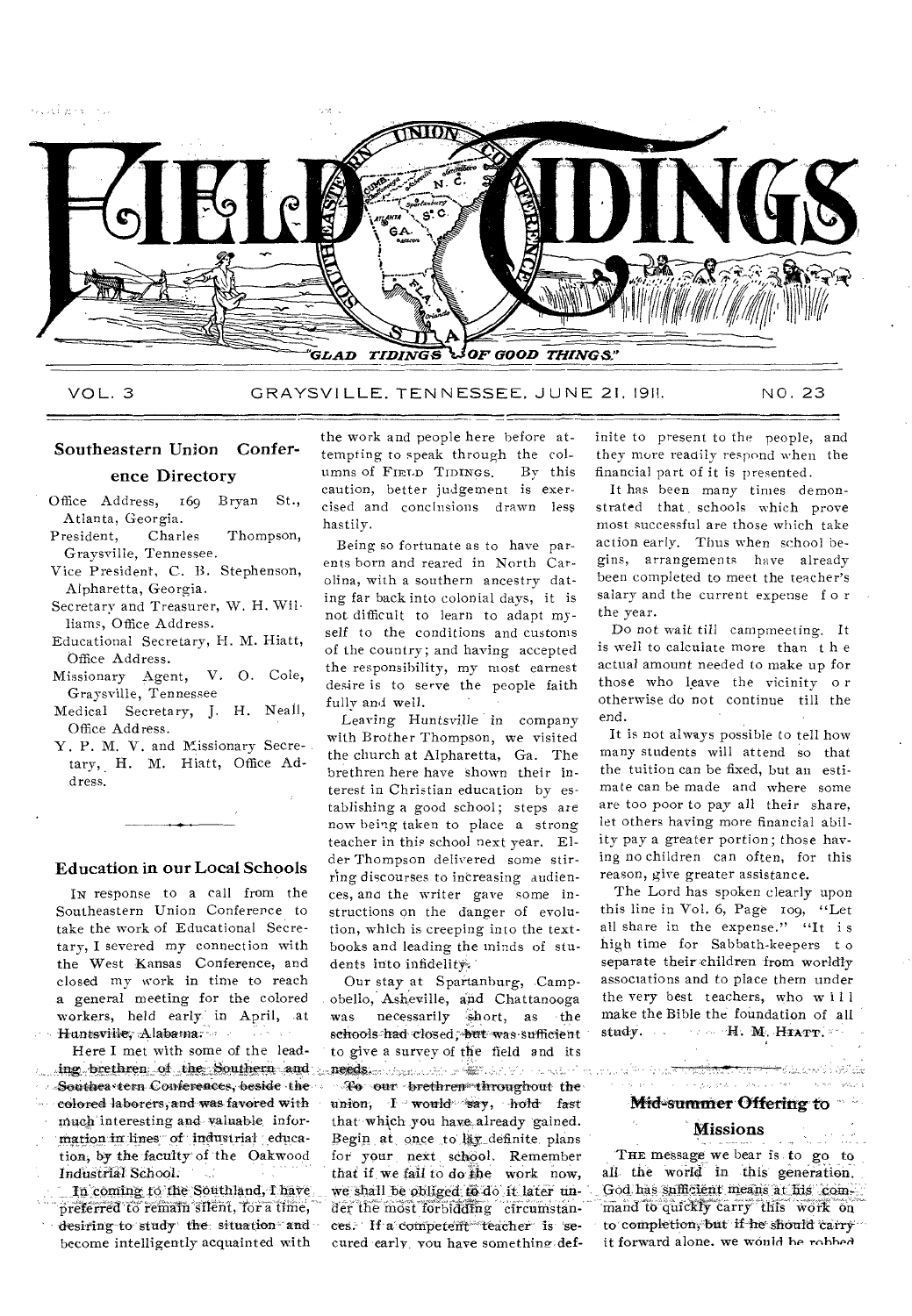of the great blessing of being laborers together with him in doing it. To labor with God4 What a wonderful privilege! How highly honored of heaven are the men and women whom God chooses to be His helpers in giving the last gospel message to a dying world.

It seems to me that every one of us who has received a knowledge of the truth, would earnestly covet this blessed privilege. Do I hear someone saying, "There is nothing I can do?" Oh, what a sad lamentable fact were this really true. What, nothing you can do for the Lord to help in this great work? Think of China's millions enshrouded in the very darkness of heathenism, most of them having never heard the name Jesus, much less the message of the "third angel." Then there is Africa and India and many other countries, waiting.for the light.

I am told that five or six dollars will support a native missionary in some of these countries for a month. Now cannot you think of some way in which you might help? A special opportunity will be afforded each one of us to help carry the light o f this truth to those in the fields beyond, on Sabbath, July t, which is the time for the annual "Mid-summer Offering to Missions."

There is not one of us who cannot. have a part in this work if we will; and now that an opportunity is thus offered, let us all begin to plan to make a liberal offering to the Lord. The parents should see to it that the children have something to give on this important occasion. Let all our church elders or leaders see to it that this offering is taken up at the proper time, and I trust that none of us will appear before the Lord<br>empty. W. H. BRANSON. W. H. BRANSON.

### **Georgia Campmeeting**

AT a meeting of the conference committee, (June 5) it was decided to hold the campmeeting this year at Forsyth. Elder Shadel, Brother Fulbright, and the writer were requested to locate and secure the grounds. We visited Forsyth, Monday, June 6, and secured a very good place in a large oak grove about five blocks from the court house. There

will be plenty of, shade and room for quiet study.

The date set for the campmeeting as already advertised is Aug. to-zo. The Union Conference has promised to furnish help. We expect laborers from the General Conference. Miss Gradye Brooke and Miss Rochelle Philman have been invited to take charge of the Sabbath-school and children's work.

In selecting Forsyth, we tried to place the meeting as near the center of the state as possible, so that all might have equal advantage. By looking on the map you will observe that this place is twenty-seven miles north of Macon on the Central of Georgia R. R. All trains stop there. There are ten or more trains daily.

Now brethren and sisters, let us all try to make this the best meeting of our experience. We can do so if wewill. The whole matter is left with us. The Lord is waiting to bestow upon His people showers of blessings. But in order to receive them, we must place ourselves under the cloud. These meetings are of the Lord's own appointment; therefore, when the place has been selected and the meeting appointed, there the cloud will appear which contains the rain. We are nearing the great day of the Lord, and to stand in that day, we must be covered by God's power. We must avail ourselves of every means of grace in order to be overcomers and stand before the Son of man in peace. It may be that this meeting will bring to you, to me, the very blessing that we need, and without which, we will be lost. Can we afford to miss it? Let us begin now to prepare in heart and otherwise for this meeting. I am glad to say as far as I know, perfect harmony prevails in the conference, and the work is onward.

We have asked the Florida conference for ten family tents and hope to have room for all who come t o camp on the ground. Dining tent will be conducted as usual.

C. B. STEPHENSON.

### **Cumberland Items**

A NUMBER of our churches are almost out on the \$300,000 Fund. Let all strive to\_ have their church pay. out\_by the time of campmeeting.

The office address of the Cumberand Tract Society -is now 1209 Chamberlain Ave., instead of 1217 Duncan Ave. Let all our people note this change.

The policy of the Cumberland Tract Society is "Cash with Order." Let all those who are indebted to the society remit at the close of each month.

Sabbath, July r, is the time for the Quarterly meeting, also the midsummer offering. Let all our churches especially remember this, and come prepared to give liberally to this annual collection.

Our new campmeeting pavilion will be ready for shipment by the 15th of July. All who have pledged to the campmeeting and tent fund w i 1 I please pay their pledges that we may be able to pay for the tent when it is completed.

A united effort is now being made to place the *Review and Herald* into the homes of every family professing present truth. Let all our church officers arrange for a systematic canvass of their church for this valuable paper.

The Harvest Ingathering Campaign for 1911 will be carried on through the: agency of the *Signs of the Times.* An order for 500,o00 has already been placed by the General Conference. Provisions have been made to supply at least So per cent. of our membership. Let all t h e church officers of the Cumberland Conference take up this matter with their respective churches and send in their order by the close of the month to the conferenee office.

Miss Grady Lea of Cleveland is planning to take up magazine work in Chattanooga this week.

Elder Stanley will visit Lenoir City and Knoxville this week in the interest of a campmeeting site.

Ernest Haskell and wife are now located in Sparta, Tenn. Brother Haskell will canvass the country around this place, while Mrs. Haskell wilt canvass the town.

Brother W. H. Maynor and wife of Knoxville are now located in Athens, and will hold a series of tent meetings there this summer. The tent is pitched and meetings began last week.

Elders Shoup and Dillon report a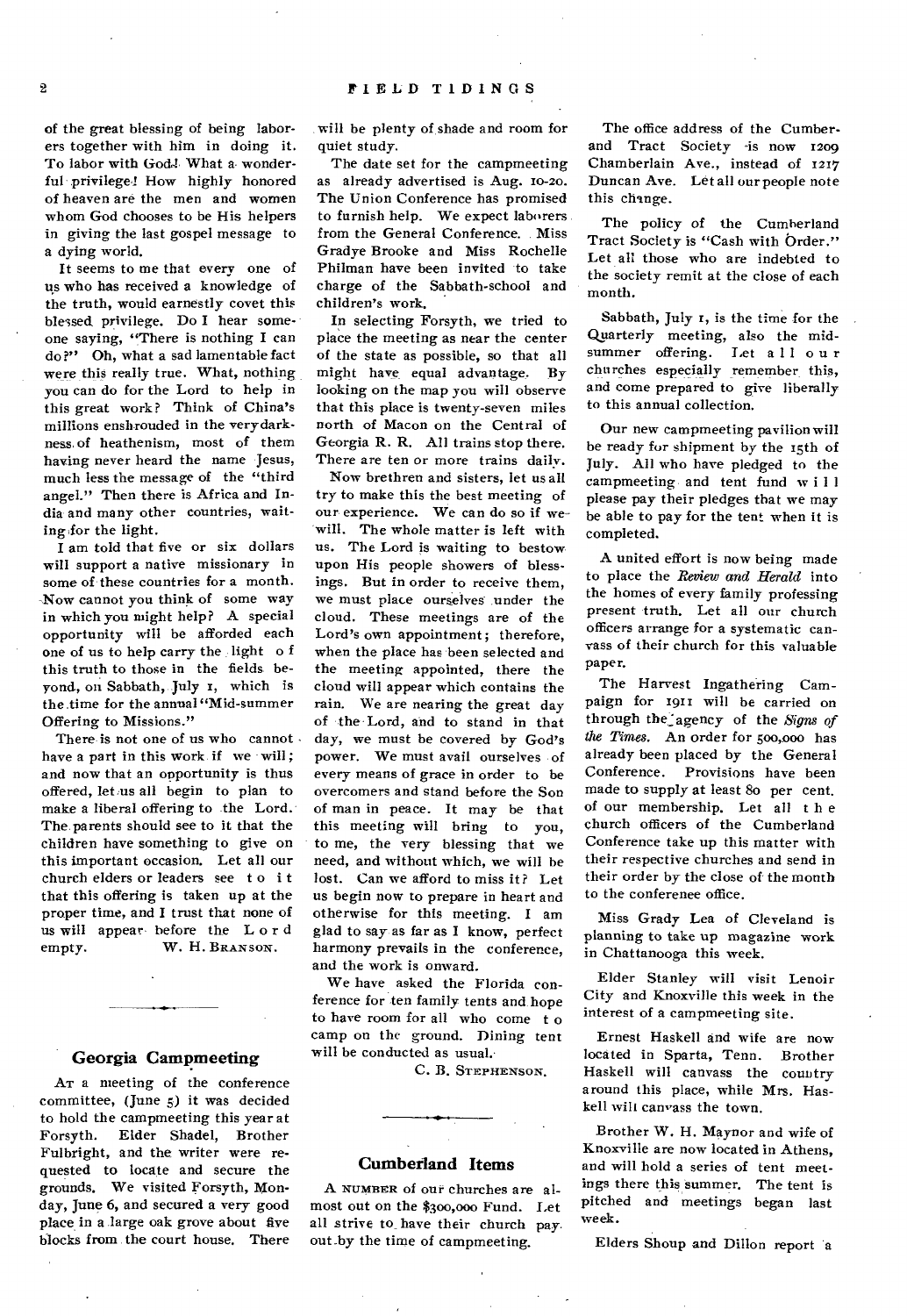large attendance, and an excellent interest in their tent meetings at Garbers. An effort to prevent the truth being preached at this place, has created a desire on the part of the people to hear the message.

Elders Locken and Shuler have been delayed in getting their tent meeting started at Lenoir City. A cyclone blew the tent down, and it took the brethren a few days to make repairs. They held their first meeting Wednesday evening with a large attendance.

Sabbath and Sunday, June 10 and It, Elder Stanley met with the Brayton church. On Sunday nine souls were buried with their Lord in baptism. If all our people will he faithful in living out the truth at that place, a good strong church can be built up there.

### South Carolina

WE are glad to hear that Brother Swingle is recovering from his recent fever.

Brother Rahn has been quite sick for a few days.

George Jeys has gone to Huntsville, Ala. to assist as printer for the *Gospel Herald.* 

Miss Bertha Bartholomew spent Sunday in Spartanburg before starting out on her trip with *Life and Health.* 

July r is the dpy- set apart for the midsummer offering to missions. It is time to begin laying aside a liberal offering to assist in the work in other lands.

The children's meetings promise to be a very interesting feature of the campmeeting this year. Miss Bartholomew who has had extensive experience in such work will have charge, and we hope that as inany *Children as possible will attend.* "Those that seek me early shall find me." Prov. 8:17.

The work in this state is onward and the laborers are all of good courage. Two tent efforts are in progress and a number of faithful canvassers are in the field carrying the truth to the doors of the people. Elder Strachan who has charge of Report of the Canvassing Work in the. Southeastern -Union Conference During the Month of May, 1911

|                        | Arrest |               |                |                |                     |                        |
|------------------------|--------|---------------|----------------|----------------|---------------------|------------------------|
| Conference,<br>Georgia |        | AGENTS.<br>19 | HOURS.<br>1517 | ORDERS:<br>899 | VALUE.<br>\$1958.80 | DELIVERED.<br>\$350.00 |
| North Carolina         |        | 16            | 1712           | 965            | 1830.50             | 656.00                 |
| Florida                |        | 16            | 797            | 339            | 1049.25             | 558.30                 |
| South Carolina         |        | 6             | 529            | 418            | 736.85              | 124.10                 |
| Cumberland             |        | 11            | 697            | 271            | 519.30              | 239.62                 |
| Total                  |        | 68            | 5252           | 2892           | 6094.70             | 1928.02                |

the tent work in Columbia reports a good interest and we hope that the newly organized church there may be greatly strengthened by this effort, and that some new converts may he added to their numbers.

In the meeting held by Brother Strachan's company at Johnston recently, ten were reported to have begun the observance of the Sabbath, and I understand from later reports that these are still proving faithful. Surely this is cause for great rejoicing.

The Greenville tent meeting has now been in progress about f o u r weeks, and the interest is very encouraging indeed. 'The attendance has been good from the first, o u r tent being too small oftentimes to seat those who come. At times a hundred or more have stood outside and listened attentively to the truth as it was presented. Last night about three hundred came  $\alpha$  u t t  $\alpha$ hear the "state of the dead," and a deep interest was manifested in the subject.

We can see the Spirit of the Lord is working with the people, and some of them have already signified their intention to obey the truth. We were made glad on May 23, by the arrival of Brother and Sister Webster of the N. Y. Conference. They have come to take up permanent work in our conference; and we extend to them a hearty w elcome. At present they are located here in Greenville rendering valuable assistance in the tent effort.

stand souther design made and management **We are glad to see four new can**vassers added to our list and we are praying that they may be rich ly blessed in their efforts to thus bring the truth before the minds of t h e people. Some of them are having some wonderful experiences, and all seem to be of good courage. Who would like to join the ranks a n:d share in the-canvassers' great reward

at last? Brother Manous would b e glad to hear from any such and help you get started iu this work. H i s address is Greenville, S. C.

## The July Signs Magazine

Is unusually strong. 'With its beautifully colored appropriate cover and important contents, it will prove' a very popular issue.

Dr. Kress contributes article on "In Unclean MOuth and Tooth Decay as Related to General Health." The editor shows in his interesting way, by good authority, the exact day of creation. This article is headed "All Past Time." Liberty loving American people will enjoy "The .Rights of the Individual" by Elder M. C. Wilcox. This is a strong leading article. Frank S. Weston writes on "The Stimulant in Modern Society". "When were the Stars Created?" by the editor. A. O. Tait contributes to the religious liberty feature in "Freedom for the Other Man." Professor G eorge McCready Price, "Creation a n d Evolution". Some striking inconsistencies considered in "Can w e know?" by the editor, "Geneva and the Reformation ", by Mrs. E. G, White. Elder Wm. Covert continues those interesting studies in Old ament history, "Gospel in the Promises of Abraham". And a regular Independence Day special "Era: ok6 Liberty and Why." by the editor. And others too, all good.

Now, isn't that a good strong number? It is the message through and through. Why not circulate a few among your townspeople? It will. be time and money well spent. 5 to qo cdpies, 5 cents each; 5o or more copies, 4 cents each. Address your Tract Society.

 $\overline{\mathbf{3}}$ 

그는 그 사람들이 아무리